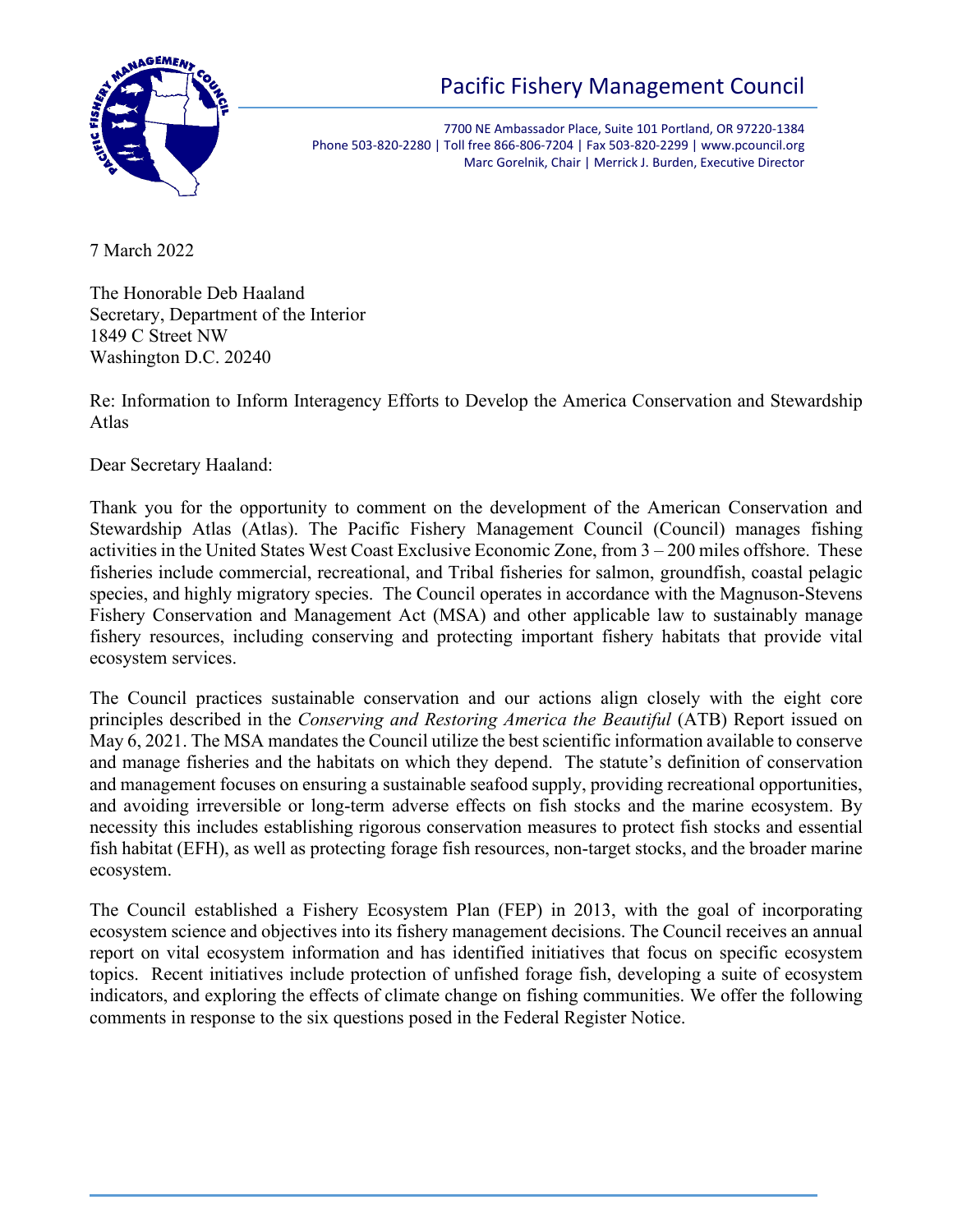#### **What data sources, standards, and technical approaches should be applied to data included in the Atlas to ensure that it is an authoritative and useful tool for the public?**

The Council, in collaboration with the other Regional Fishery Management Councils (RFMC) have carefully considered the role of the Councils in achieving the conservation goals described in the ATB Report. The definition of "conservation area" is among the first decisions to be made. The Council considers a working definition of a conservation area to be

*An established, geographically defined area, with planned management or regulation of activities that provides for the maintenance of biological productivity and biodiversity, and ecosystem function and services (including providing recreational opportunities and healthy, sustainable seafood to a diverse range of consumers)*.

For fisheries management-related actions, the data sources that will inform the Atlas should be approved or adopted by the RFMCs or the National Marine Fisheries Service (NMFS), the Federal agency with authority over living marine resources, including fisheries management and habitat protection actions. The Council Coordination Committee (CCC) of the RFMCs developed a preliminary report in October 2021 that identified at least 663 conservation areas in the U.S. Exclusive Economic Zone (EEZ), with a final report expected in May 2022. Each individual RFMC, including the Pacific Council, is refining its own suite of conservation areas and actions that represent a continuum, ranging from harvest restrictions to habitat and ecosystem protections. For example, the Council and NMFS identify and establish EFH areas which can include area closures to protect important habitats and ecosystem services, especially within designated habitat areas of particular concern. The Atlas should utilize the conservation areas, metrics, and actions developed by the Council and NMFS. The CCC anticipates providing detailed information on conservation areas and actions in the final report.

## **How can the Atlas reflect the meaningful conservation work already underway in America?**

The Atlas should consider existing conservation areas and ongoing management actions, consistent with the definition above. The MSA, reauthorized in 1996 and in 2007, included increasingly precautionary mandates to conserve fish populations and protect important habitats, including EFH. As a result, conservation actions have been in place for many years, and should be considered with respect to the goal of conserving 30 percent of lands and waters by 2030. As a result of science-based conservative management, almost all Pacific Coast groundfish stocks declared overfished 20 years ago have since been rebuilt. Via the Council's FEP, a forage fish prohibition on several taxa of currently unfished forage fish and krill was adopted in 2015. And since 2006 significant areas of the West Coast EEZ have been closed to bottom trawl fishing and/or all bottom contact fishing. In 2018 the Council adopted a blanket closure to all bottom contact fishing in West Coast EEZ waters deeper than 3500 meters. These are all examples of existing conservation actions that should be reflected in the Atlas.

#### **What stewardship actions should be considered, in addition to permanent protections, to capture a more complete picture of conservation and restoration in America?**

Many management actions are designed to conserve species or habitat resources, but do not necessarily fit a simple definition of conservation. Nonetheless, these areas and actions should be recognized for the conservation value they provide. One example is seasonal closures that are not spatially defined. For example, harvest specifications, expressed as annual catch limits or harvest quotas, are science-based management measures that are designed to conserve fish populations and prevent overfishing. However,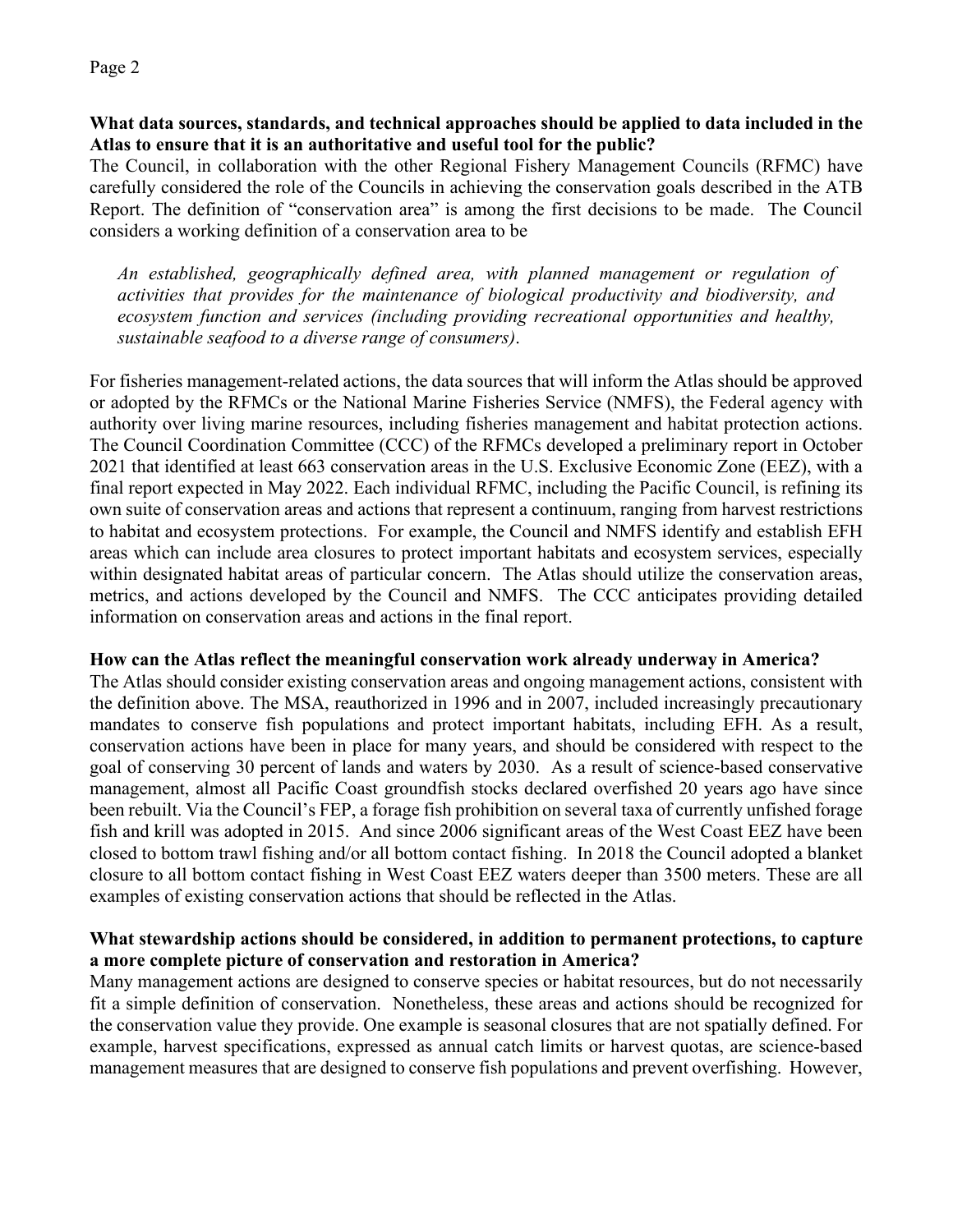Page 3

they do not fit the definition of conservation area, and thus would need to be accounted for in a different manner to give a complete picture of conservation and restoration in America.

Blanket regulations that are designed for conservation of resources are another example of this point. There are region-wide management measures such as a prohibition on the harvest of krill and other lower trophic level species. These prohibitions apply across the West Coast EEZ and while it is not practical to designate the entire West Coast EEZ as a conservation area based on these prohibitions, protecting the ecosystem's forage base is clearly conservation-oriented with broad-based ecosystem benefits.

#### **What are the attributes of lands and waters that should be included in the Atlas? Considerations could include, for example, a clearly defined geographic boundary, status of ecological function, representation of species and habitats, extent of disturbance, expected future risks from climate change or other human stressors, ecosystem connectivity, or durability of management status.**

All the examples listed above are attributes that should be included in cataloging and monitoring conservation and restoration in the United States. Several other attributes should be considered for inclusion. These include:

- Regulation and enforcement. Conservation areas should have a clear governance structure of Federal, state, local, or Tribal regulation, and should include a degree of enforceability of boundaries and activities.
- Research and monitoring. The attributes of conservation areas should include some level of monitoring, which could include visual or remote surveys, stock assessments, or other means to measure and monitor conservation benefits.
- Framework for adaptive management and monitoring. The Atlas should include a mechanism designed to identify changing environmental conditions and to support adaptive decision making, in the context of conservation areas. This concept is incorporated into the Council's FEP.
- Secondary benefits. In many cases, conservation areas established for specific purposes provide secondary benefits that magnify the conservation benefits of a particular area. For example, the Council established "Rockfish Conservation Areas" in 2002, which established coastwide depthbased closures to bottom trawl fishing gear, with the specific purpose of conserving fish stocks. This resulted in many other benefits including recovery of biogenic habitats and numerous nontarget fish stocks, in addition to the intended benefits of protecting and rebuilding groundfish stocks.

## **How can the Atlas best reflect the contributions of State, local, Tribal, territorial, and private lands?**

States, Tribes, and local jurisdictions should provide information on conservation areas under their jurisdiction, and these areas should be evaluated using the same attributes used for Federal conservation areas. Further, each jurisdiction should be responsible for providing the information for conservation areas under their authority. For example, information on state-established marine reserves should come from individual states.

# **How can the Atlas best reflect land and water contributions to biodiversity, climate change mitigation and resilience, and equitable access to nature and its benefits?**

The Atlas should establish a system of metrics based on the attributes that are adopted for defining and cataloging conservation areas. These metrics should be quantifiable and measurable and should include indicators such as species richness and diversity, genetic diversity, and trends.